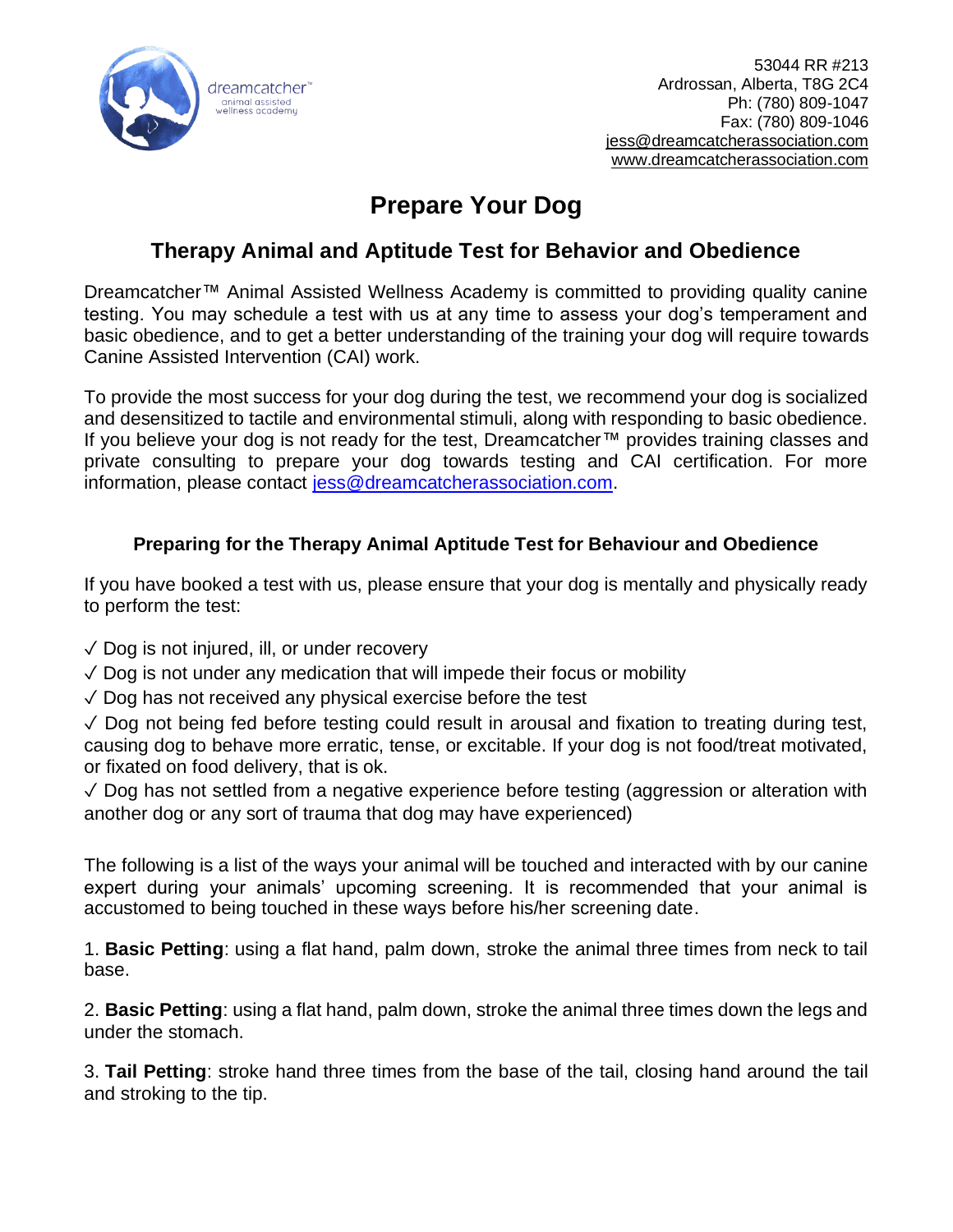

4. **Ear Petting:** stroke hand three times from the base of each ear, closing hand around the ear and stroking to the tip.

5. **Teeth Check**: stroke hand three times from the nose to the top of the head; at the beginning of each stroke gently lift the lips to expose the teeth.

6. **Paw Stroke**: pick up each paw and hold for 3 seconds while stroking the top of the paw with your thumb.

7. **Sound Distraction**: clap two metal trays together once 10 feet away from the animal.

8. **Hold/Hug**: for small animals (under 15 pounds) pick up and hold the animal against the chest for 5 seconds. For large animals (above 15 pounds) kneel and hug the animal against the chest for 5 seconds.

9. **Blow in the Face:** hold the animal's collar and blow air gently onto their face from one foot away.

10. **Crowded Petting:** 2-3 people crowd around the animal, petting and talking.

11. **Escalated Human Behaviour:** jump around the animal clapping and singing the ABC song loudly.

12. **Fast movement near face:** move a flat hand, palm first, quickly towards the animal's face, stopping about 3 inches away.

13. **Table**: for small animals (under 15 pounds), place on table for basic petting.

14. **Solicited by Observer:** Observer approaches in friendly meet / greet manner

15. **Reaction to Neutral Animal**: another handler brings a neutral animal near the test animal and shakes the hand of the handler in testing. The animals should not be allowed to greet each other.

16. **Supervised Isolation**: tester holds the animal's leash while the handler leaves the room (out of the animal's sight) for 3 minutes before being asked to return.

17. **Walking on Leash:** handler walks animal on leash once around the room.

18. **Come When Called:** handler calls animal to come to them from 10 feet away.

19. **Leave it:** handler drops a treat on the ground in front of the animal and asks them to leave it.